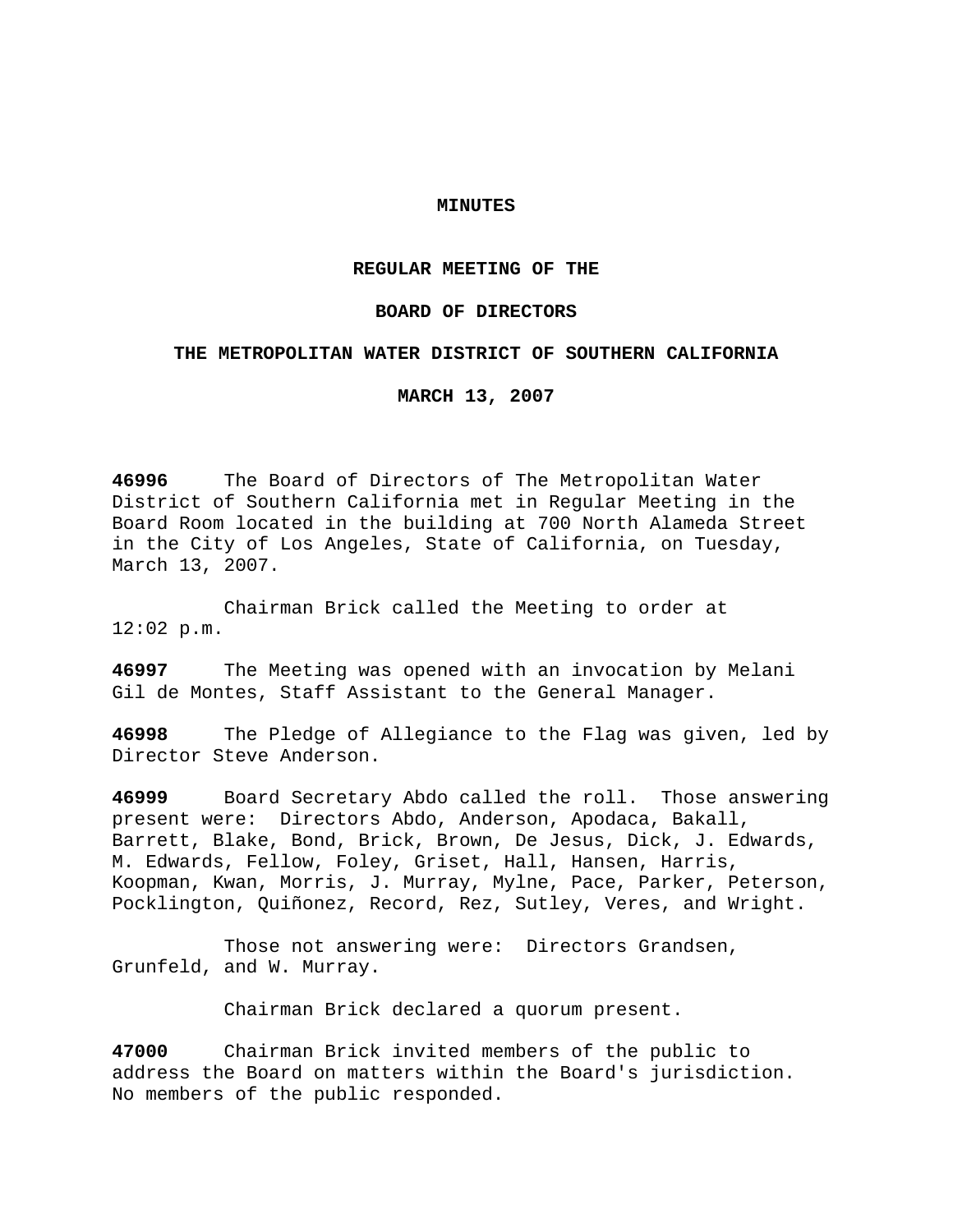Director Dick stated that Director Anderson took his Oath of Office on February 6, 2007, and formally introduced him to the Board. Members of Director Anderson's family and friends were introduced to the Board.

 Director Pocklington introduced Betty Ferguson and Rua Petty, members of the board of directors of the San Diego County Water Authority.

 Director Sutley withdrew from the Meeting at 12:14 p.m.

**47001** There being no objection, Chairman Brick ordered the reading of the Minutes of the Meeting of February 13, 2007, dispensed with, a copy having been mailed to each Director.

 Director Pace moved, seconded by Director Hall and carried, approving the foregoing Minutes as mailed.

**47002** A written report of meetings attended by Directors at Metropolitan expense during the month of February was distributed.

**47003** Chairman Brick presented to Director David De Jesus a pin for his five years of service on Metropolitan's Board, representing Three Valleys Municipal Water District.

**47004** Chairman Brick reported on events in which he participated, as follows:

- February 14 Attended the San Gabriel Valley Water Association meeting at the Courtyard Marriott in Baldwin Park, where he was the keynote speaker.
- February 20 Along with General Manager Kightlinger, attended meetings with legislators and their staff in Sacramento.
- February 22 Met with the Southern California Agricultural Water Team in Pasadena.
- February 23 Attended the San Gabriel Valley Economic Council's "Opportunities 2007 Conference" at the Westin in Pasadena.
- February 26 Had an interview with Metro Investment Report Publisher David Abel and Editor Josh Stephens on a variety of water issues.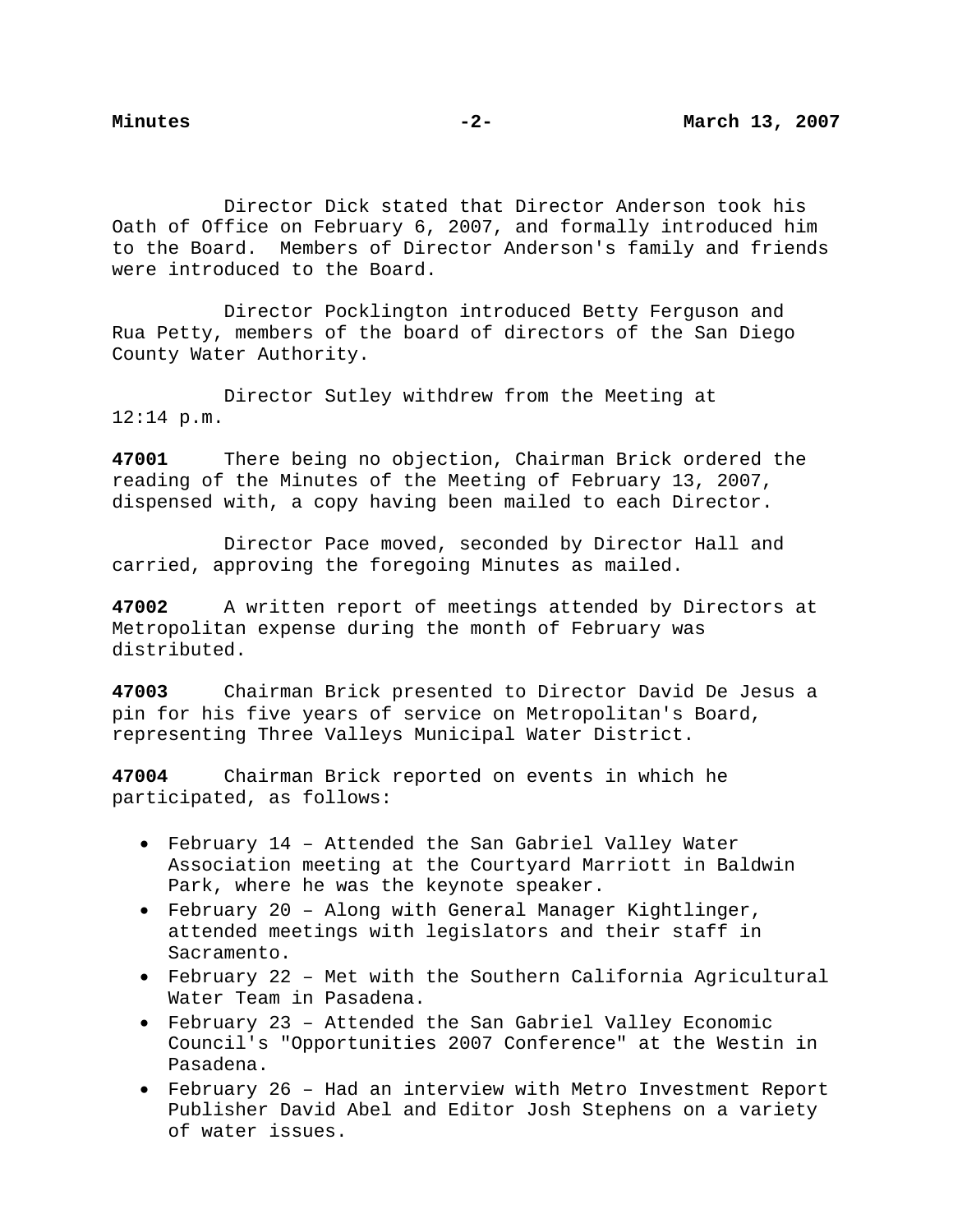- March 1 Attended a reception held in his honor at the Galleano Winery in Mira Loma, hosted by Eastern and Western Municipal Water Districts and the Inland Empire Utilities Association. In the afternoon attended a dinner with the legislative staff at the Thornton Winery in Temecula.
- March 5 Along with Director De Jesus, attended a joint Waterline Signing Ceremony of Pomona-Walnut-Rowland at the Weymouth facility.
- March 6-9 Participated in the 2007 Mexican Delta tour sponsored by the Water Education Foundation.

**47005** Director J. Murray moved, seconded by Director J. Edwards and carried, approving the recommendation of the Chairman to assign Director Bakall to the Engineering and Capital Programs Committee, and Director Anderson to the Communications and Legislation Committee and the Legal and Human Resources Committee.

**47006** Regarding Colorado River, Bay-Delta, and CALFED matters, General Manager Kightlinger referred to the activity report for February dated February 28, 2007, which was distributed earlier.

General Manager Kightlinger reported that the Colorado River Aqueduct was taken out of service on March 6 for dewatering and repair work and service will resume on March 27. He stated that coupled with the series of shutdowns at the treatment plants, much of the maintenance and repair work that have been deferred for a number of decades will be accomplished. Also during that time period, staff will do a thorough inspection throughout the system for quagga mussels in order to eliminate them. Recently, the quagga mussels were found in Copper Basin at a much deeper depth than was expected. Mr. Kightlinger informed the Board that while the aqueduct is out of service, staff has scheduled inspection trips to the San Jacinto Tunnel March 20-22.

 General Manager Kightlinger reported on his time spent in Sacramento during February and March. He was there for the Delta Stakeholder Committee as part of the Governor's process, which include general managers, environmentalists, and other stakeholders working on Delta issues. The mission is to provide input to the Blue Ribbon Task Force, which then provides input to the Governor's administration, which eventually will provide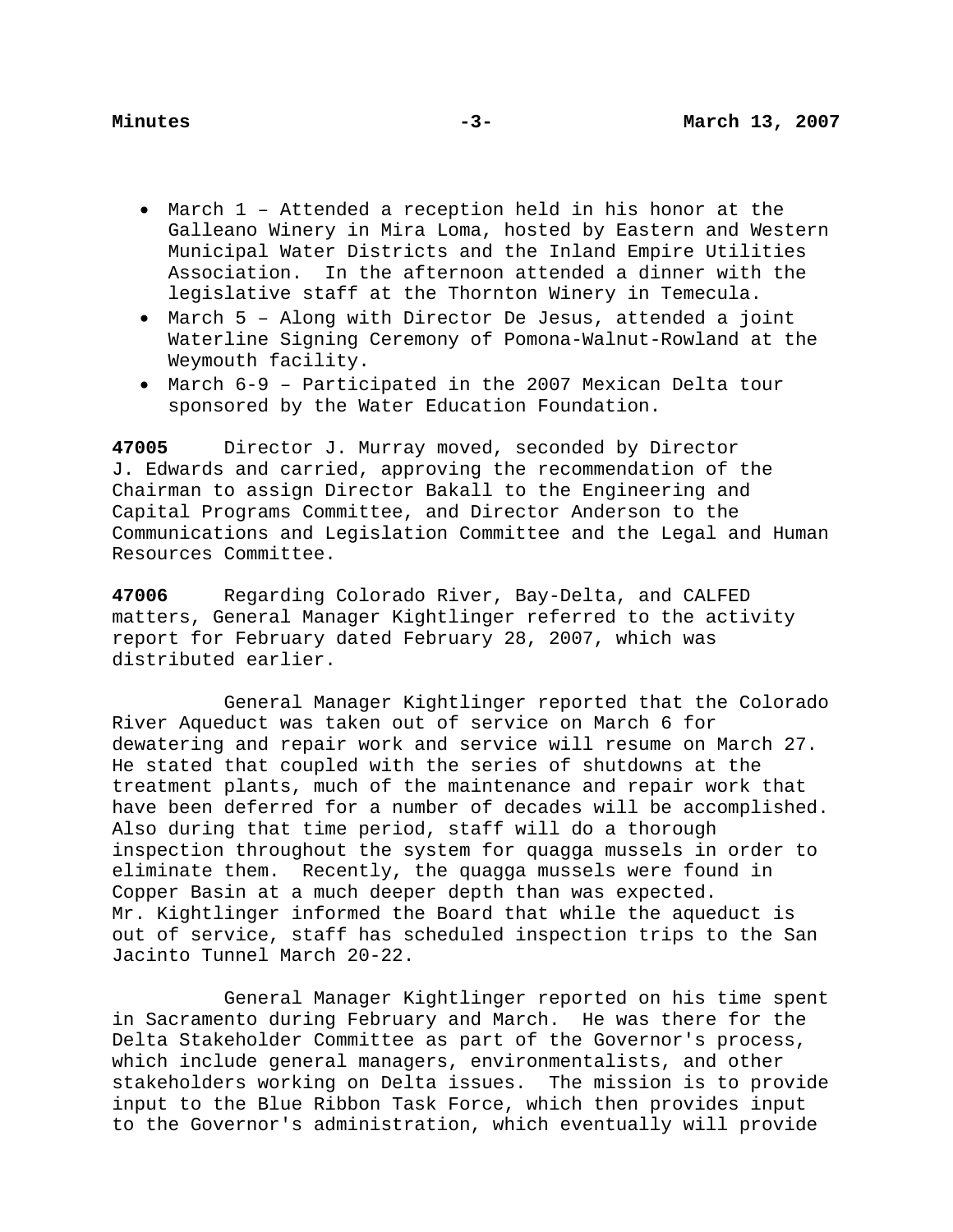a final report to the Legislature. Mr. Kightlinger mentioned that former Assemblyman Philip Isenberg is chair of the Delta Vision Task Force. The stakeholder committee will meet two days each month for the rest of this calendar year.

 General Manager Kightlinger commented on his visit to the Mills plant where he witnessed the second module being returned to service because of higher water demand.

General Manager Kightlinger recalled that a high point of his job during the past year was to visit old sites and meet the employees who work in those facilities.

**47007** Regarding Legal Department activities, General Counsel Tachiki referred to the General Counsel's activity report for February dated February 28, 2007, which was distributed earlier.

General Counsel Tachiki reported on the ongoing *Cargill* litigation (temporary workers' lawsuit) in that the CalPERS board would not be considering the settlement in March, but would do so at its April meeting.

 General Counsel Tachiki reminded the Directors to fill out and return their Form 700s (relating to the Fair Political Practices Commission) so they could be processed in time to meet the deadline.

**47008** General Auditor Riss presented a report of the Audit Department's activities for the month of February, dated February 28, 2007. He stated that three Audit Reports, Local Resources Water Recycling Projects Audit Report, J. F. Shea Construction Contract No. 1598 Audit Report, and Fuel Supply Audit Report, were issued during the month.

Mr. Riss then conducted a brief discussion of these reports. He noted that the opinions issued were as follows: Local Resources Water Recycling Projects, generally satisfactory; J. F. Shea Construction Contract No. 1598, satisfactory; and Fuel Supply, less than satisfactory.

 General Auditor Riss noted that management is currently engaged in formulating an action plan to address the concerns noted in the fuel supply audit report.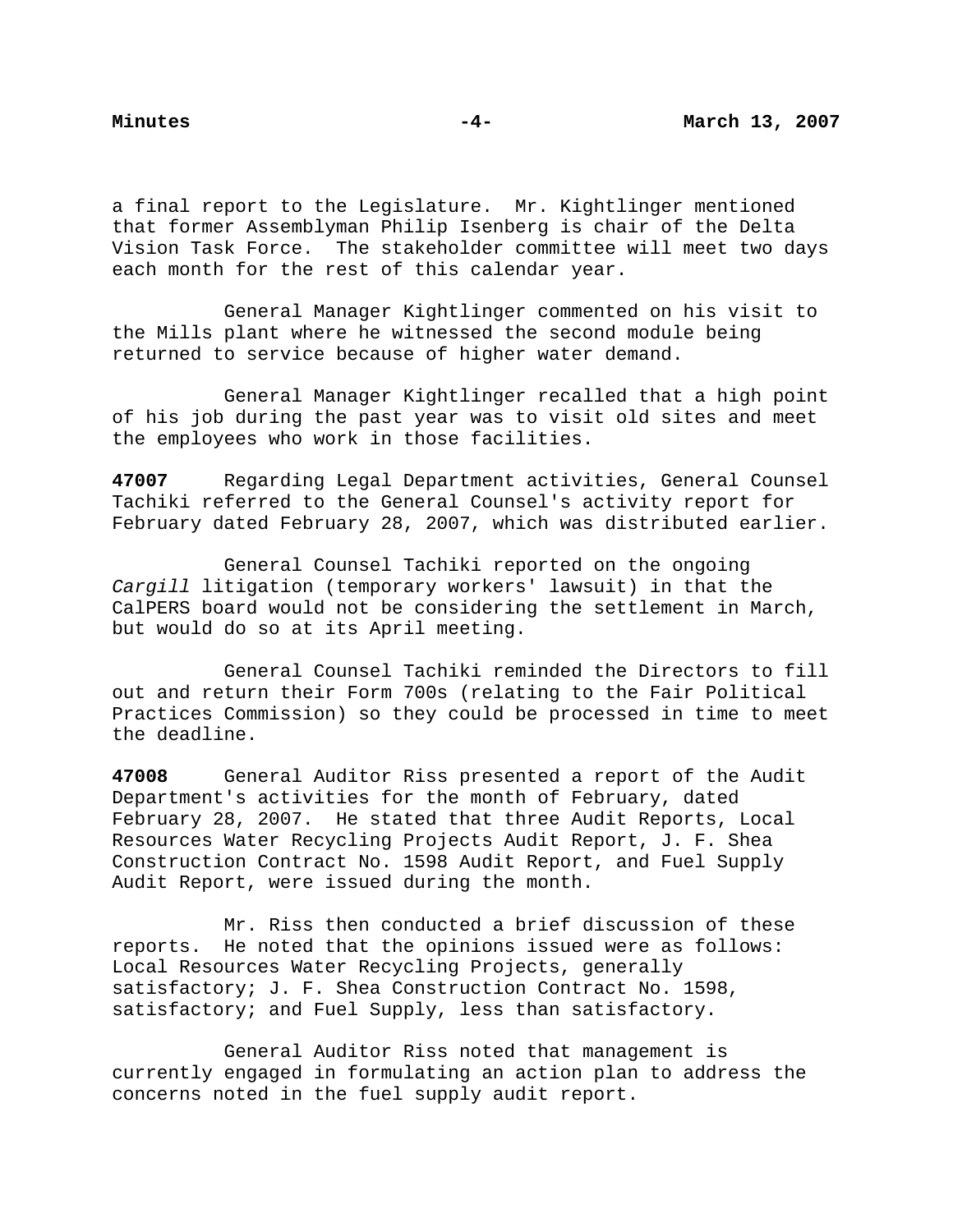General Auditor Riss remarked that his monthly report included information relating to Continuous Audit Activities on the Inland Feeder Project and The Center for Water Education.

**47009** Ethics Officer Elliott referred to the activity report for February dated February 28, 2007, which was distributed earlier.

 Ethics Officer Elliott reminded the Board of the upcoming Ethics dinner-discussion on Monday, April 9, 2007, with Kirk O. Hanson, Executive Director of the Markkula Center for Applied Ethics at Santa Clara University, as the guest speaker. Dr. Elliott stated that the speaker has extensive ethics experience working with California state pubic officials. Dr. Elliott reported that invitations were sent out to all Directors and the member agencies.

 Director Apodaca moved, seconded by Director Hall and carried, and the Board approved the Consent Calendar Items, **M.I. 47010** through **M.I. 47014,** as follows:

**47010** Adopted the California Environmental Quality Act (CEQA) determinations and (a) appropriated \$672,000 in budgeted funds (Appropriation No. 15369, No. 21, from the Revenue Bonds, Replacement and Refurbishment or General Funds); (b) awarded a \$413,240 construction contract to Pima Corporation dba Advanced Construction to construct Phase II of the Weymouth Perimeter Improvements; and (c) authorized an increase of \$25,000 to the existing agreement with Tetra Design, for a new not-to-exceed total of \$2.253 million, as set forth in the letter signed by the General Manager on February 20, 2007.

**47011** Adopted the CEQA determination and approved increased and new membership dues totaling \$85,000 for participation in the WateReuse Foundation(\$50,000), the Affordable Desalination Collaboration (\$25,000), and the New Water Supply Coalition (\$10,000), as set forth in the letter signed by the General Manager on February 26, 2007.

**47012** Adopted the CEQA determination and authorized the General Manager to enter into amendments to Metropolitan's conservation agreement with Imperial Irrigation District and approval agreement with IID, Coachella Valley Water District and Palo Verde Irrigation District as described in the letter signed by the General Manager on February 20, 2007.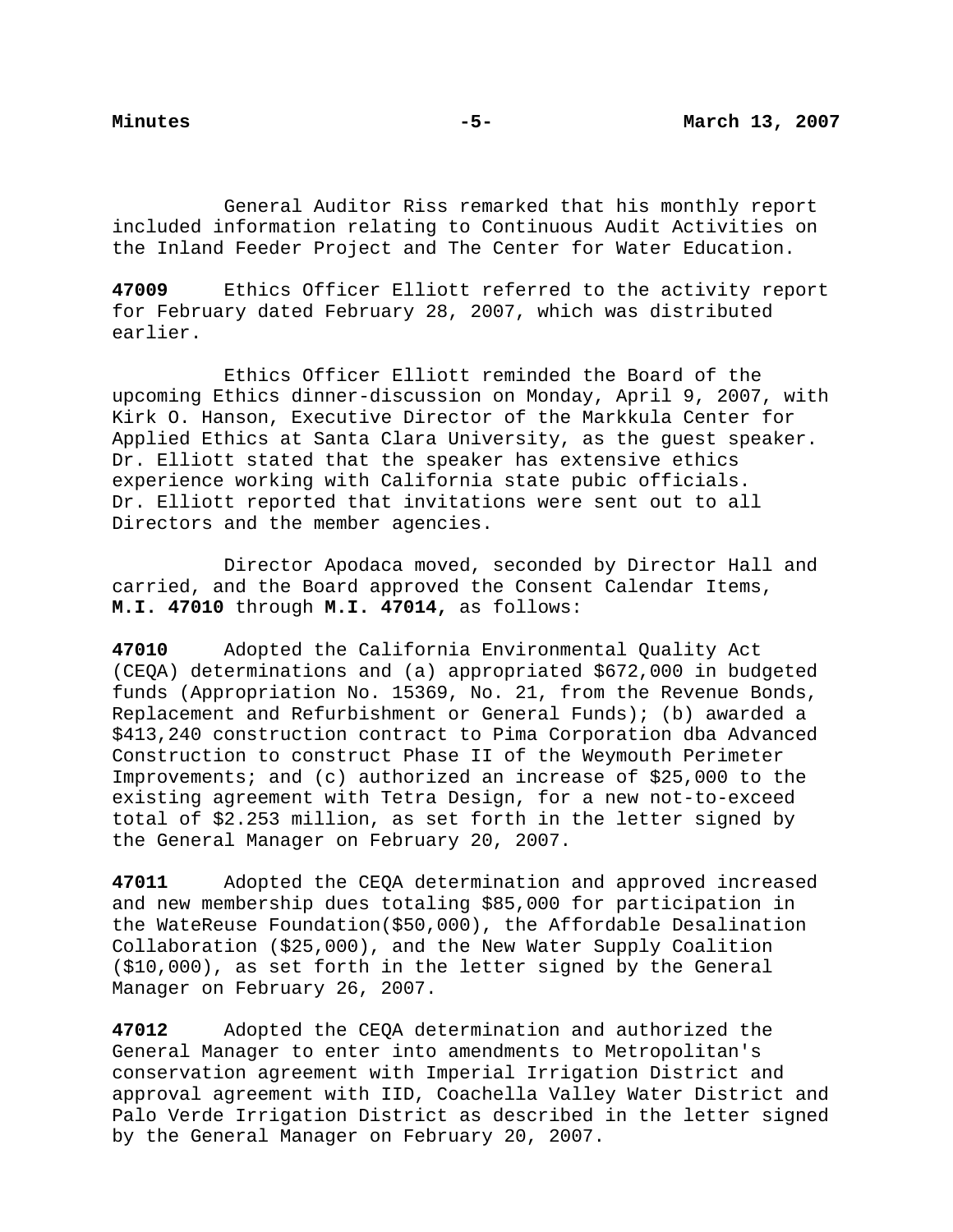**47013** Adopted the CEQA determination and (a) approved transition to funding high-efficiency clothes washers (HECWs) with a water factor of 5.0 or better, and with an incentive of \$85 per HECW; and (b) authorized bridge funding of \$110 per HECW through December 30, 2008 (\$85 base incentive plus \$25 bridge funding) through allocation of Enhanced Conservation Program funds, as set forth in the letter signed by the General Manager on February 20, 2007.

**47014** Adopted the CEQA determination and authorized the General Auditor to enter into a contract for external audit services with the firm of KPMG LLP for the annual and quarterly audits for fiscal year 2005/06, in an amount not to exceed \$295,000, as set forth in the letter signed by the General Auditor on February 22, 2007.

 Director J. Edwards requested to be recorded as voting no.

**47015** Engineering and Capital Programs Committee Chairman Koopman moved, seconded by Director Blake and carried, and the Board adopted the CEQA determination and (a) appropriated \$1.91 million in budgeted funds (Appropriation No. 15376, No. 7, from the Revenue Bonds, Replacement and Refurbishment or General Funds); and (b) authorized the Union Station Headquarters Technology Upgrade project, as set forth in the letter signed by the General Manager on February 28, 2007.

**47016** Engineering and Capital Programs Committee Chairman Koopman moved, seconded by Director Blake and carried, and the Board adopted the CEQA determinations and authorized the General Manager to execute change orders on the (a) Foothill Feeder Pipeline Repair contract up to an aggregate amount of \$700,000, and (b) CRA Rehabilitation and Improvements contract up to an aggregate amount of \$1,212,500, as set forth in the letter signed by the General Manager on February 27, 2007.

**47017** Water Quality and Operations Committee Chairman Brown moved, seconded by Director Morris and carried, and the Board adopted the CEQA determination and authorized the General Manager to execute a memorandum of understanding with the Clean Water Coalition and Southern Nevada Water Authority to approve Metropolitan's participation in the Boulder Basin Adaptive Management Plan, share water quality monitoring data, establish technical level contacts to address water quality concerns, and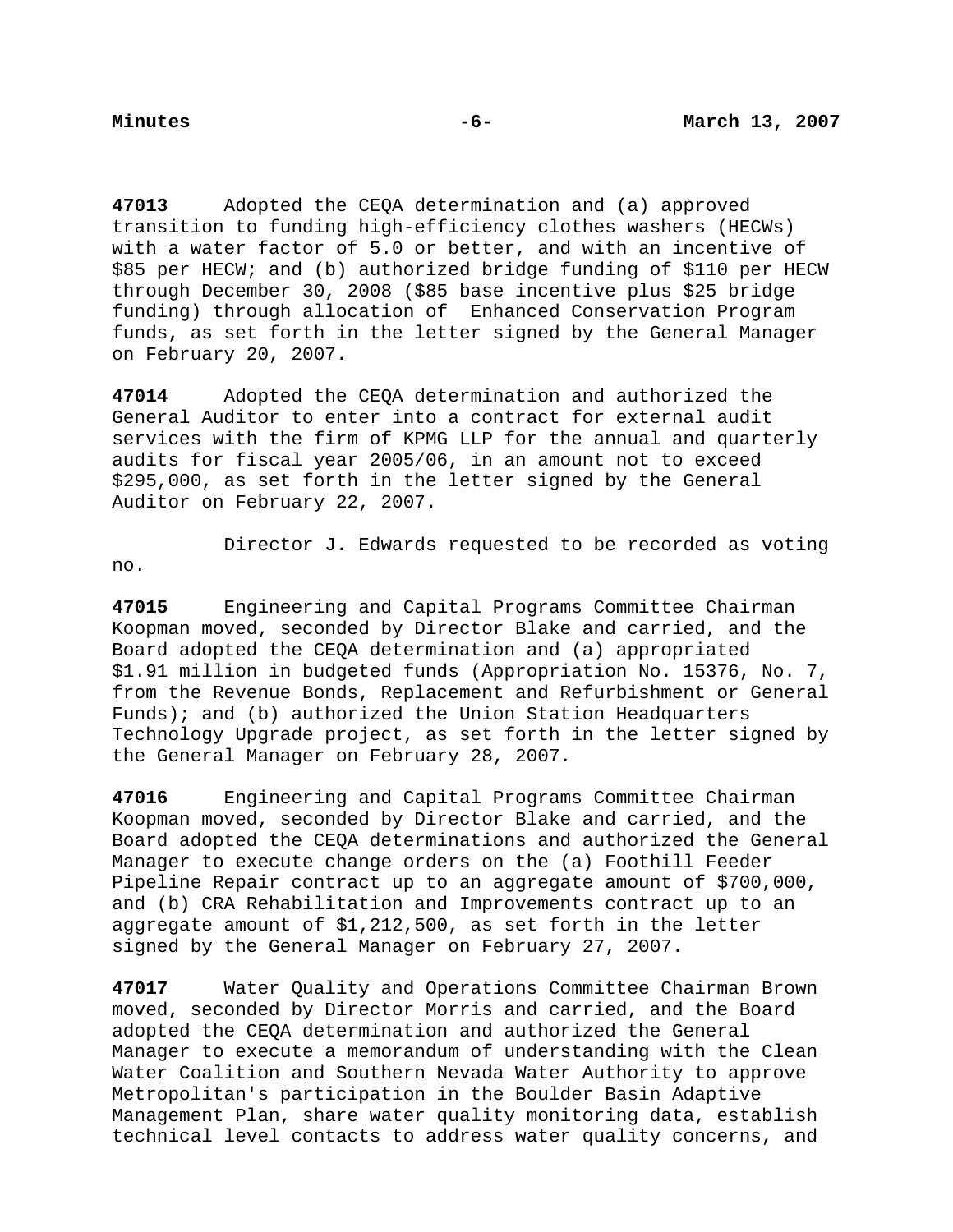provide for management level contacts to resolve problems that arise, as set forth in the letter signed by the General Manager on February 26, 2007.

**47018** Legal and Human Resources Committee Chairman Quiñonez moved, seconded by Director Blake and carried, and the Board adopted the CEQA determination and (a) appropriated \$2.5 million in budgeted funds (Appropriation No. 15411, No. 5, from the Revenue Bonds, Replacement and Refurbishment or General Funds); and authorized (b) upgrade of PeopleSoft HR/payroll and PeopleSoft development software to Version 8.9; (c) implementation of modules related to training, employee relations and temporary worker tracking and purchase of the Oracle/PeopleSoft Learning (training) Module software; and (d) an agreement with Ciber, Inc. to implement items (b) and (c) above, in an amount not to exceed \$1.45 million, as set forth in the letter signed by the General Manager on February 27, 2007.

no.

Director J. Edwards requested to be recorded as voting

**47019** Legal and Human Resources Committee Chairman Quiñonez moved, seconded by Director J. Murray and carried, and the Board adopted the CEQA determination and authorized the General Counsel to amend the contract with Avila & Putnam by \$25,000 to a maximum of \$225,000 and provided direction to staff, as recommended in the confidential board letter signed by the General Counsel on March 6, 2007, in *Cynthia Ward, etc. v. MWH Development Corporation, et al.*, Los Angeles Superior Court Case No. BC325217 (consolidated with BC325218, BC325219, BC325240, BC325409 and BC335648).

**47020** Legal and Human Resources Committee Chairman Quiñonez reported that the committee heard a report on the *Cargill* litigation, and that no action was taken.

**47021** Chairman Brick reported that the item on Policy Principles for Statewide Water Issues was given orally at the committees and that no action was taken.

 General Manager Kightlinger stated that directions were given staff by the Chairs of the Water Planning and Stewardship Committee and the Communications and Legislation Committee to return to the Board with a draft report on proposed principles, which could be adopted by the Board. This matter is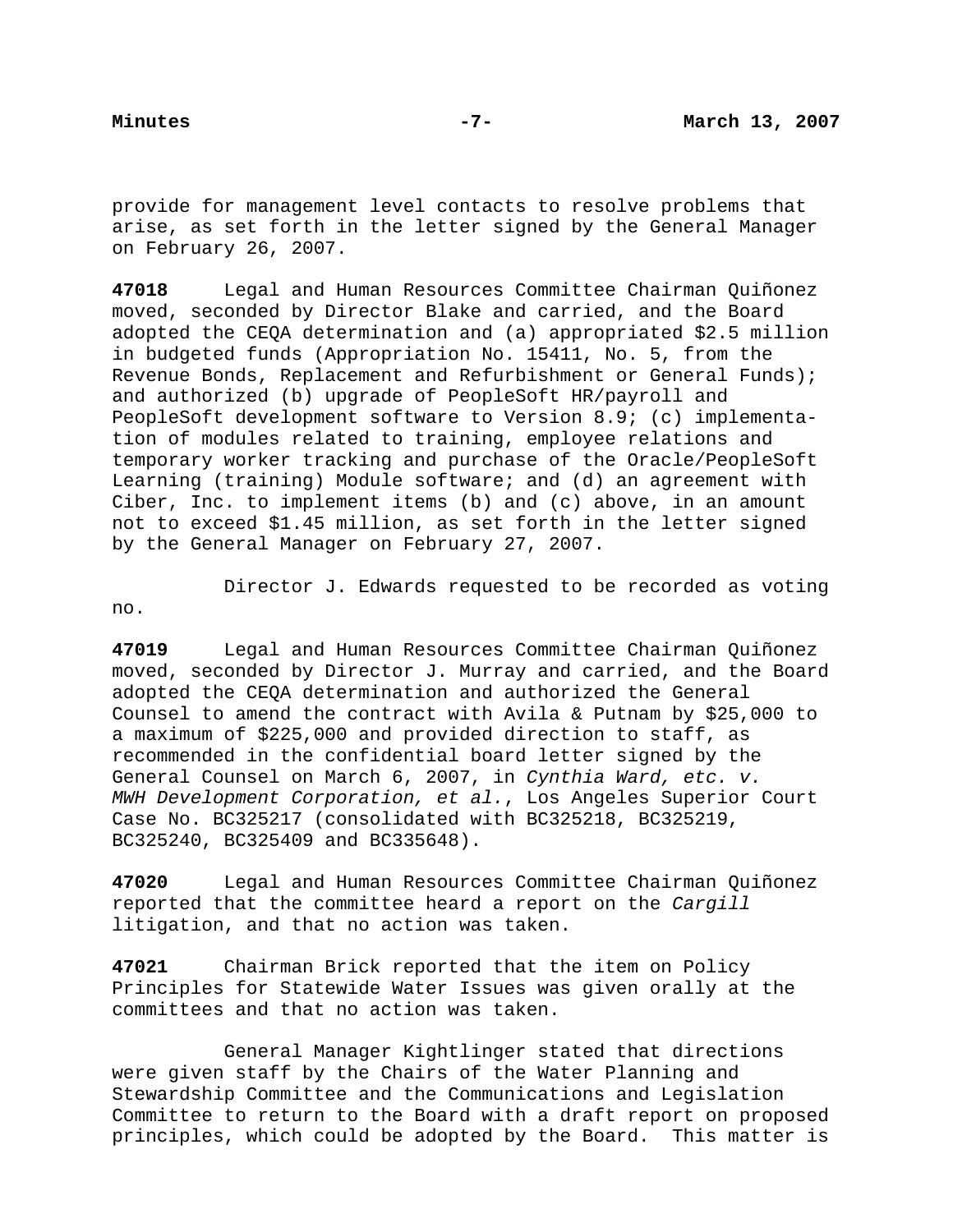to be considered at a joint workshop of the two committees some time in April (subsequently changed to the April Board Meeting).

**47022** Communications and Legislation Committee Chairman Hall moved, seconded by Director Blake and carried, and the Board adopted the CEQA determination and expressed opposition to Assembly Bill 489 (Calderon, D-Montebello) and Assembly Bill 503 (Swanson, D-Oakland) regarding assignment of overtime work, as set forth in the letter signed by the General Counsel on March 7, 2007.

 Director Apodaca requested to be recorded as abstaining.

 Following a comment made by Committee Chair Hall regarding his voting "no", Chairman Brick stated that committee chairs usually bring forth the recommendation of the committee.

 Directors Hall and Veres requested to be recorded as voting no. Director Veres stated that their opposition came about from basic commitments to collective bargaining procedure and not necessarily for a position on the overtime debate. Director Veres expressed his "no" vote for a straight opposition to the bill and encouraged commitment in continuing negotiations with the union and taking a look at the bill from the perspective of collective bargaining.

**47023** Communications and Legislation Committee Chairman Hall moved, seconded by Director Bakall and carried, and the Board adopted the CEQA determination and (a) authorized sponsorship of Assembly Bill 1420 (Laird, D-Santa Cruz) regarding water use efficiency and grant eligibility; and (b) directed staff to pursue clarifying amendments, as set forth in the letter signed by the General Manager on March 7, 2007.

**47024** Water Planning and Stewardship Committee Vice Chairman Barrett moved, seconded by Director Foley and carried, and the Board adopted the CEQA determination and authorized the General Manager to amend the Water Management Program agreement with Kern Delta Water District based on the contractual principles of the letter signed by the General Manager on February 26, 2007, all in a form approved by the General Counsel.